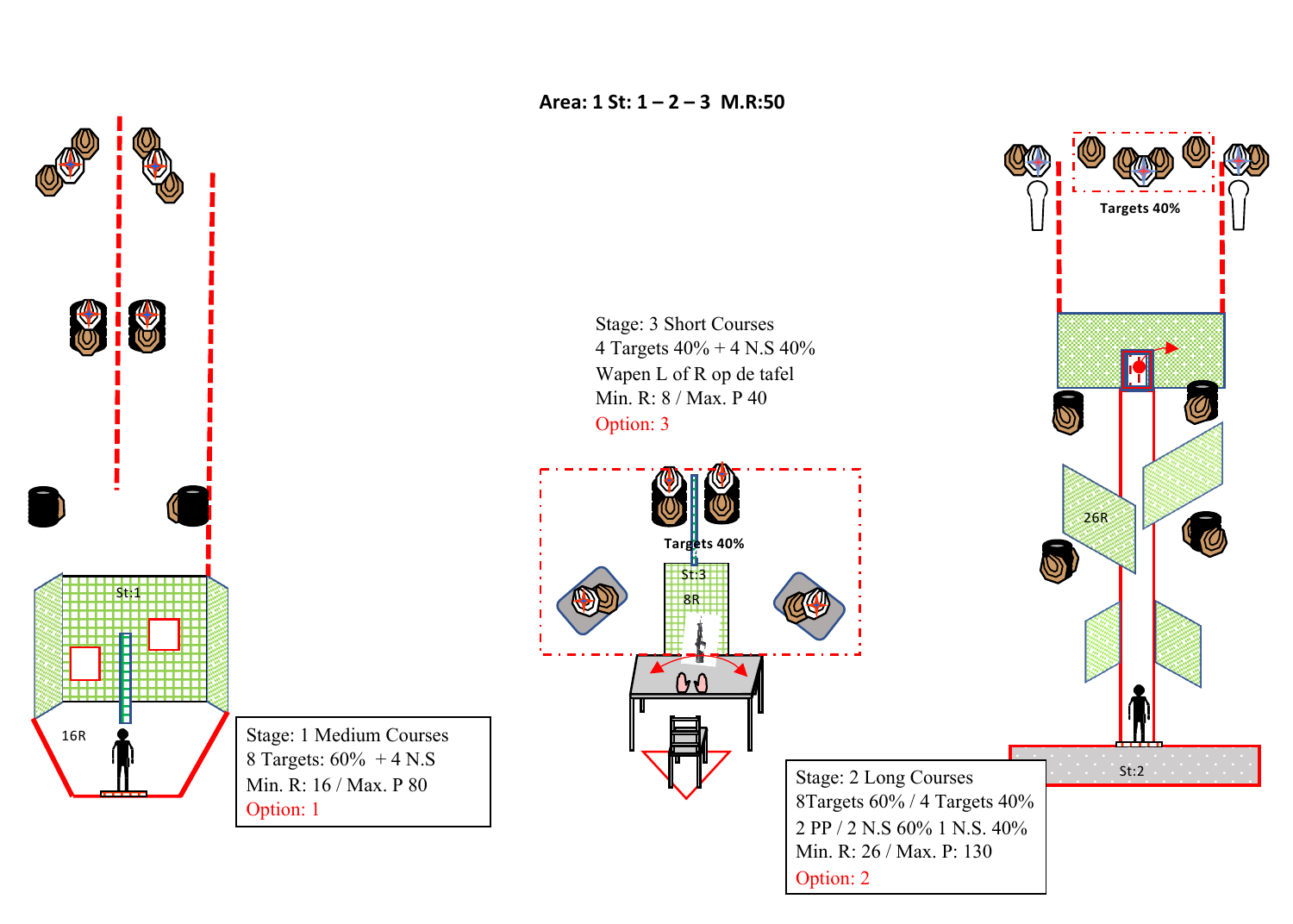

Option: 2

**Targets 40%**

C